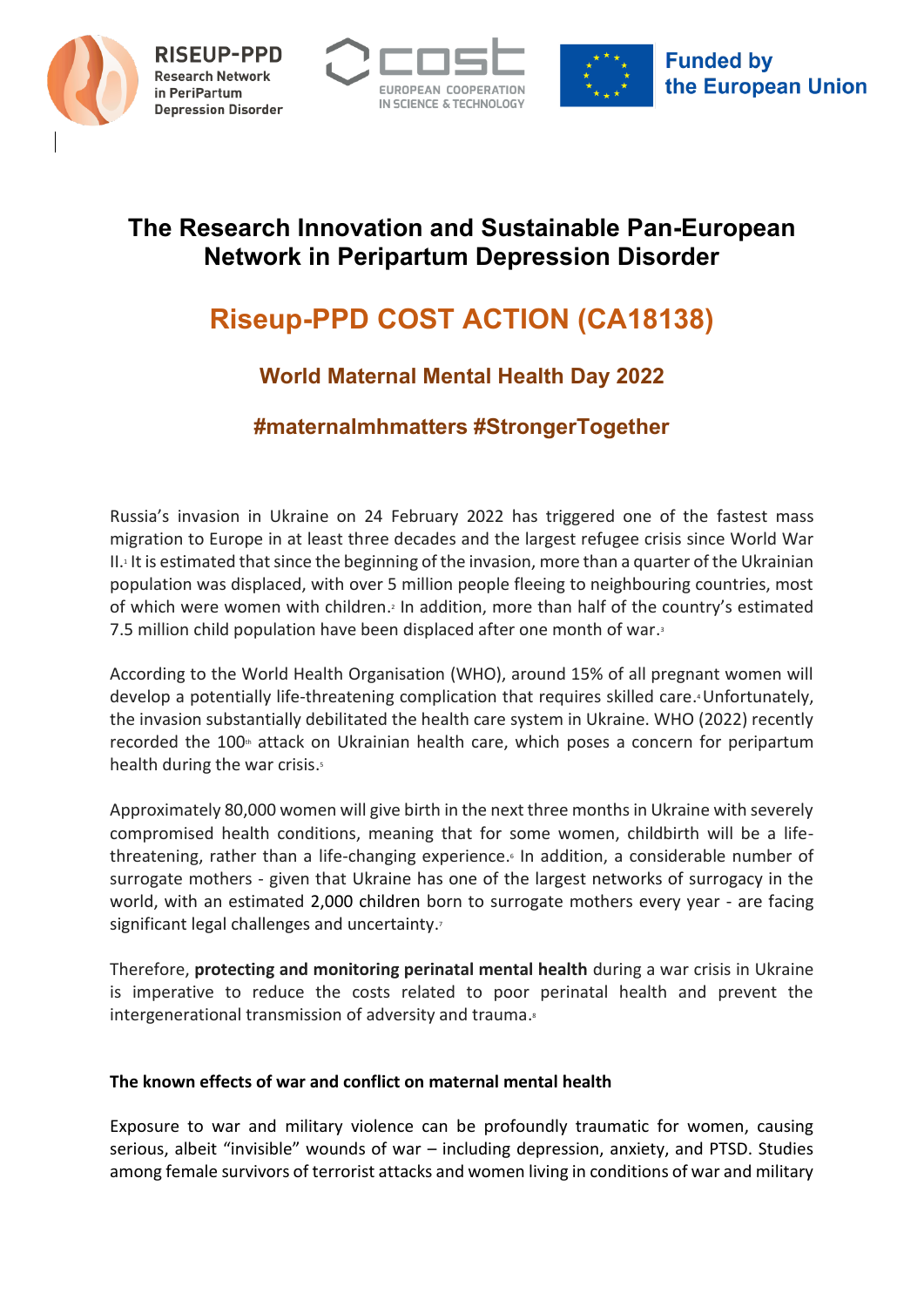violence have reported concerningly high rates of depression, posttraumatic stress disorder  $_{9,10}$ , as well as high distress, somatization, and anxiety symptoms. $11,12$ 

The damaging effects of war and the associated trauma on mothers' mental health do not cease when immediate exposure ends. <sup>8</sup> The deleterious effects continue following warenforced migration and resettlement. For war-trauma victims who are living in post-conflict zones or for those who have fled such areas, the process of giving birth may be re-traumatizing or a distressing experience. Immigrant and refugee women have been found to be 2–3 times at higher risk of postnatal depression than natives.<sup>13,14</sup>

The mental health toll of the current conflict on women is anticipated to exacerbate **already existing difficulties** amid the COVID-19 pandemic. Two years into the pandemic, studies show that women have been profoundly and disproportionately affected by the health crisis, due to a high burden of care, unpaid domestic labour responsibilities, significant job insecurity, and exposure to domestic and gender-based violence. <sup>15</sup> Pregnant and new mothers in particular have been significantly impacted by the pandemic: 1/3 of women in the perinatal period have reported clinically significant anxiety and depression symptoms.<sup>16</sup> The aforementioned evidence suggests that **women's mental health was already adversely affected when the war started**.

### **Impact on attachment and child health**

Maternal mental disorders not only are debilitating conditions for mothers, they have a profound impact on the next generation. These conditions are associated with suboptimal growth and development of children; adverse obstetrical outcomes (e.g., preterm birth, low birth weight); as well as increased prevalence of diarrhoea, malnutrition, childhood disease, and incomplete immunisation schedules in low- and middle-income countries and resourcepoor areas. 17, 18, 19 Moreover, perinatal depression, anxiety, and PTSD are associated with negative effects on mother-infant bond and attachment, with known **negative ripple effects on child's health and optimal development**. 20

### **Making maternal and infant mental health a priority**

Mothers and infants in war need tailored care to prevent maternal mental health problems and the negative outcomes associated with it, such as problems in dyadic interactions and bonding.

From a **clinical research** perspective, we need to strengthen research to provide an evidencebased foundation for promoting resilience and preventing and treating the psychological consequences of war conflict in women during the perinatal period. It is essential to support women's transition to motherhood in a positive and healthy way, enabling access to adequate, trauma- and migration-informed perinatal mental health services.

**Health care policies and social services** must be modified to make appropriate specialist services accessible to migrant pregnant women with psychological difficulties. Host countries should strive to establish a safe maternity care environment, train their maternity care staff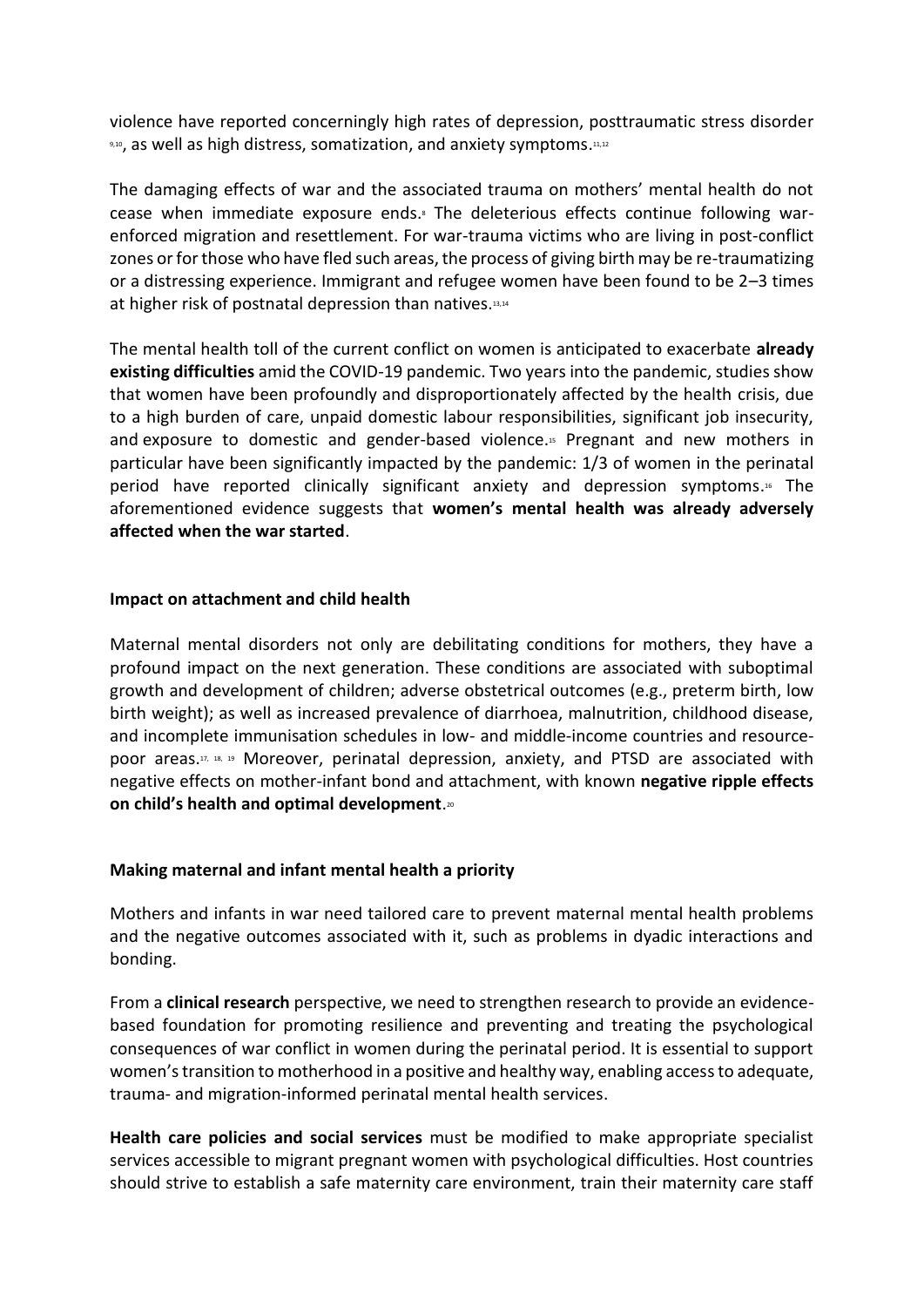members to work with trauma and migration issues, and help mothers avoid retraumatization by offering them accessible and individualised care that aims to empower women and promote their emotional well-being.

While some countries may be better equipped to adopt and implement these recommendations rigorously, other countries may lack the resources or the infrastructure to do so. Indeed, our own experience from mapping the existing perinatal mental health policies, protocols, and available services across Europe has revealed **significant disparities across countries**. It is of highest priority that supra-national policies for maternal mental health are developed to ensure equal maternal mental health care.

The humanitarian crisis in Ukraine is an opportunity for **health care reforms** in Europe to respond to the increased mental health needs of expectant and new mothers. It is high time we set maternal mental health at the forefront of the public health agenda in Europe to reduce the immense financial burden of perinatal mental health disorders and break the cycle of intergenerational transmission of trauma and adversity.

#### References

- 1. United Nations High Commissioner for Refugees. (2022, March 24). *News comment: Without international solidarity, Ukraine's displacement crisis could turn into catastrophe.* [https://www.unhcr.org/news/press/2022/3/623ce1e44/news-comment-international-solidarity-ukraines](https://www.unhcr.org/news/press/2022/3/623ce1e44/news-comment-international-solidarity-ukraines-displacement-crisis-turn.html)[displacement-crisis-turn.html](https://www.unhcr.org/news/press/2022/3/623ce1e44/news-comment-international-solidarity-ukraines-displacement-crisis-turn.html)
- 2. United Nations High Commissioner for Refugees. (2022, April 10). *Ukraine refugee situation*. Operational Data Portal. <https://data2.unhcr.org/en/situations/ukraine>
- 3. United Nations International Children's Emergency Fund. (2022, March 24). *More than half of Ukraine's children displaced after one month of war.* [https://www.unicef.org/press-releases/more-half-ukraines-children-displaced](https://www.unicef.org/press-releases/more-half-ukraines-children-displaced-after-one-month-war)[after-one-month-war](https://www.unicef.org/press-releases/more-half-ukraines-children-displaced-after-one-month-war)
- 4. World Health Organization. (2017). Managing complications in pregnancy and childbirth: a guide for midwives and doctors – 2nd ed. <https://apps.who.int/iris/bitstream/handle/10665/255760/9789241565493-eng.pdf>
- 5. World Health Organization. (2022, April 7). *WHO records 100th attack on health care in Ukraine.* [https://www.who.int/home/search?indexCatalogue=genericsearchindex1&searchQuery=ukraine&wor](https://www.who.int/home/search?indexCatalogue=genericsearchindex1&searchQuery=ukraine&wordsMode=AnyWord) [dsMode=AnyWord](https://www.who.int/home/search?indexCatalogue=genericsearchindex1&searchQuery=ukraine&wordsMode=AnyWord)
- 6. United Nations Population Fund. (2022, March 10). *War in Ukraine.* <https://eeca.unfpa.org/en/war-ukraine>
- 7. Kale, S (10 March 2022). 'Will the babies be left in a war zone?' The terrified Ukrainian surrogates and the parents waiting for their children [https://www.theguardian.com/lifeandstyle/2022/mar/10/will-the-babies-be-left-in-a](https://www.theguardian.com/lifeandstyle/2022/mar/10/will-the-babies-be-left-in-a-war-zone-the-terrified-ukrainian-surrogates-and-the-parents-waiting-for-their-children?CMP=share_btn_tw)[war-zone-the-terrified-ukrainian-surrogates-and-the-parents-waiting-for-their-children?CMP=share\\_btn\\_tw](https://www.theguardian.com/lifeandstyle/2022/mar/10/will-the-babies-be-left-in-a-war-zone-the-terrified-ukrainian-surrogates-and-the-parents-waiting-for-their-children?CMP=share_btn_tw)
- 8. Sacchi, C. (2022). Protection of perinatal mental health during the war in Ukraine. *The Lancet Regional Health - Europe, 15*, 100362. <https://doi.org/10.1016/j.lanepe.2022.100362>
- 9. Harville, E. W., Xiong, X., & Buekens, P. (2010). Disasters and perinatal health: a systematic review. *Obstetrical & gynecological survey*, *65*(11), 713. <https://dx.doi.org/10.1097%2FOGX.0b013e31820eddbe>
- 10. Punamäki, R. L., Isosävi, S., Qouta, S. R., Kuittinen, S., & Diab, S. Y. (2017). War trauma and maternal–fetal attachment predicting maternal mental health, infant development, and dyadic interaction in Palestinian families. *Attachment & human development*, *19*(5), 463-486. <https://doi.org/10.1080/14616734.2017.1330833>
- 11. Chemtob, C. M., Nomura, Y., Rajendran, K., Yehuda, R., Schwartz, D., & Abramovitz, R. (2010). Impact of maternal posttraumatic stress disorder and depression following exposure to the September 11 attacks on preschool children's behavior. *Child development*, *81*(4), 1129-1141.
- 12. Landrigan, P. J., Forman, J., Galvez, M., Newman, B., Engel, S. M., & Chemtob, C. (2008). Impact of September 11 World Trade Center disaster on children and pregnant women. *Mount Sinai Journal of Medicine: A Journal of Translational and Personalized Medicine: A Journal of Translational and Personalized Medicine*, *75*(2), 129-134.
- 13. Davey, H. L., Tough, S. C., Adair, C. E., & Benzies, K. M. (2011). Risk factors for sub-clinical and major postpartum depression among a community cohort of Canadian women. *Maternal and child health journal*, *15*(7), 866-875.
- 14. Stewart, D. E., Gagnon, A., Saucier, J. F., Wahoush, O., & Dougherty, G. (2008). Postpartum depression symptoms in newcomers. *The Canadian Journal of Psychiatry*, *53*(2), 121-124.